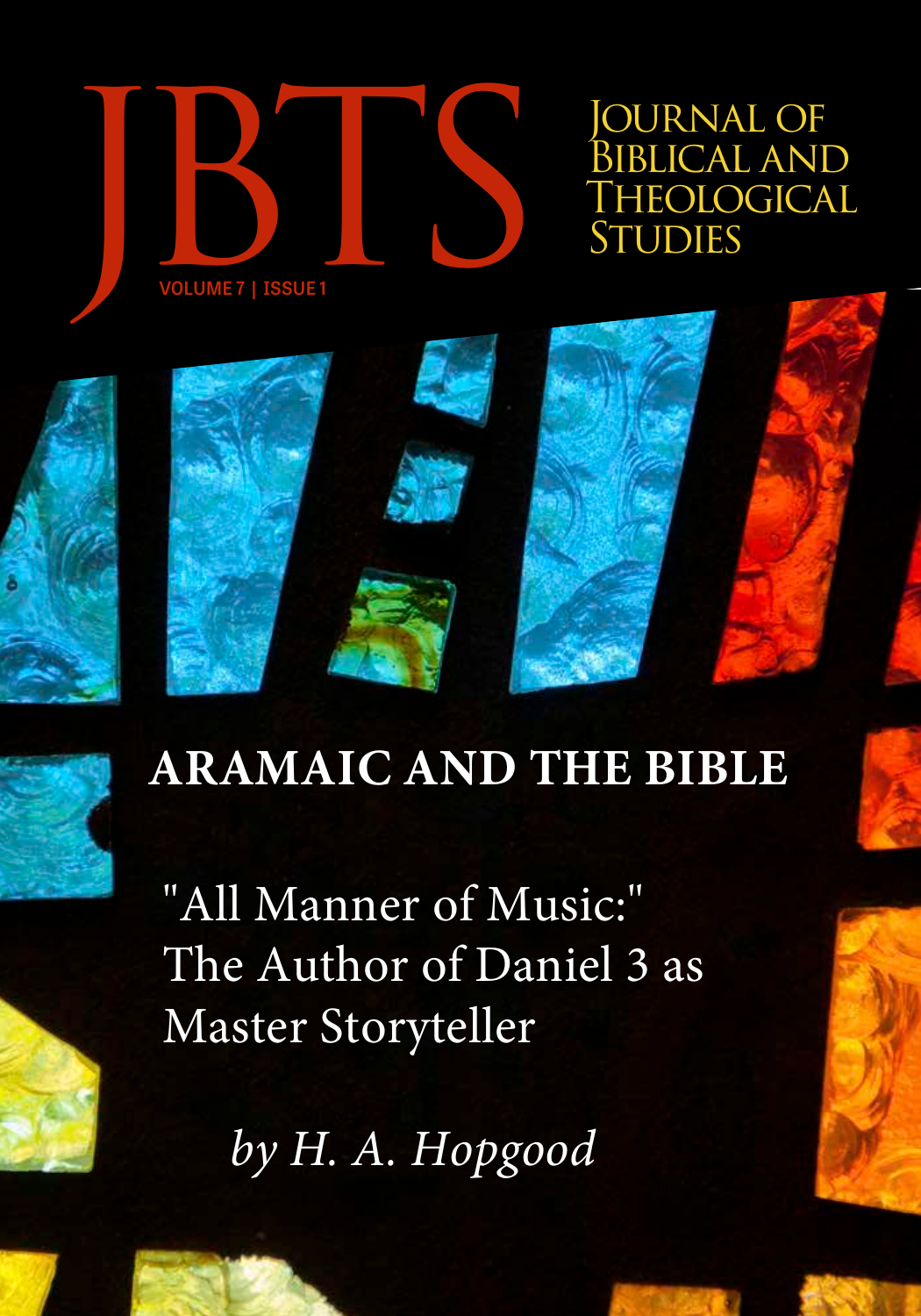# **H. A. Hopgood**

*H. A. Hopgood is a scholar of the biblical languages and a Professor of Greek and New Testament Theology at Andersonville Theological Seminary in Camilla, GA*

**Abstract**: Amidst the exciting narratives of the book of Daniel, chapter 3 contains extra elements of drama, displaying the best in historic narratives. The author's techniques are some of the most basic among a storyteller's methods: a wellstructured plot, good form, poetic expression, and memorable characters. His use of these simple (though not necessarily easy) methods to craft the narrative of this event distinguishes him as a great teacher and a master of literary art. By creating a compelling account from the perspective of a chronicler, the author achieved a twofold end: 1) to preserve the history of those Jewish leaders that remained faithful to their God during the Babylonian captivity and 2) to reveal to Jew and Gentile alike the nature of God and his care for his faithful servants.<sup>1</sup>

**Keywords**: Daniel, three Hebrew children, fiery furnace, Nebuchadnezzar, storytelling

# **Introduction**

Daniel 3 is outstanding in the Aramaic portion of the Bible for its storytelling technique.<sup>2</sup> Amidst the exciting narratives of the book of Daniel, chapter 3 contains extra elements of drama, displaying the best in historic narratives. By creating a compelling account from the perspective of a chronicler, the author achieved a twofold end: 1) to preserve the history of those Jewish leaders that remained faithful to their God during the Babylonian captivity and 2) to reveal to Jew and Gentile alike the nature of God and his care for his faithful servants.<sup>3</sup>

The author of Daniel 3 structured his history in order to focus the reader's attention on the elements of an event that subtly communicate the desired message without mundane or distracting additions. The author's techniques are some of the most basic among a storyteller's methods: a well-structured plot, good form,

<sup>1</sup>. Martin Luther, "Preface to Daniel," in *Interpretation of Scripture*, ed. Euan K. Cameron (Minneapolis: Fortress, 2017), 386; also J. N. Schofield, *Law, Prophets, and Writings: The Religion of the Books of the Old Testament* (London: SPCK, 1969), 341–42.

<sup>2</sup>. David M. Gunn and Danna Nolan Fewell, *Narrative in the Hebrew Bible* (Oxford: Oxford University Press, 1993), 174.

<sup>3</sup>. Luther, "Preface to Daniel," 386; also Schofield, *Law, Prophets, and Writings*, 341–42.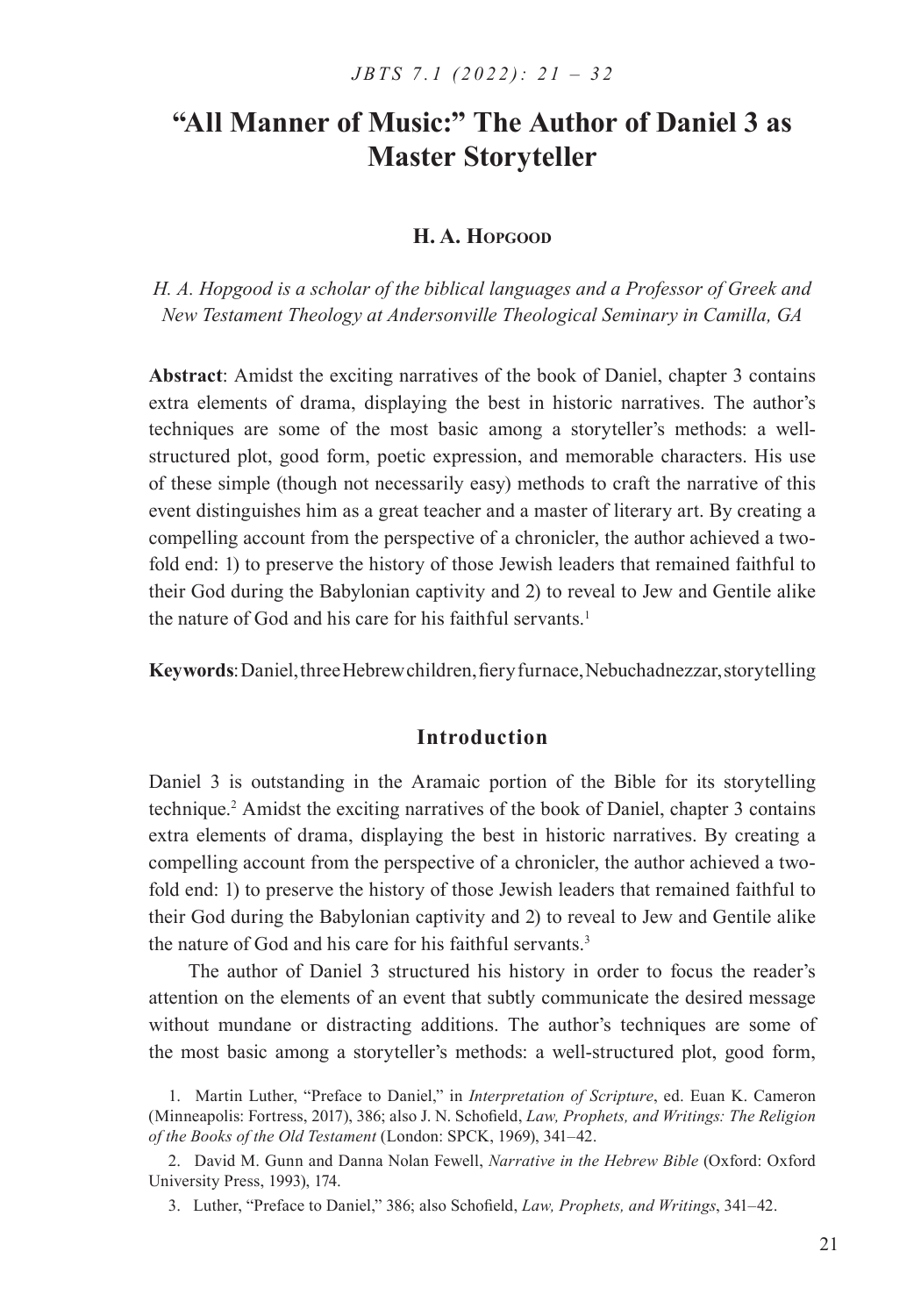poetic expression, and memorable characters. His use of these simple (though not necessarily easy) methods to craft the narrative of this event distinguishes him as a great teacher and a master of literary art.

# **Plot**

# **Setting**

As part of a larger work, the account in Daniel 3 relies on the earlier sections of the book to provide much of the background history.<sup>4</sup> However the introduction of this incident offers enough setting for the story to stand alone.

The story begins with the erection of a giant golden image. The construction of this statue immediately follows Nebuchadnezzar's dream in which he was the head of gold (Daniel 2). The exact date of the construction of the image is not provided in the Aramaic text. Whether or not this event immediately followed that of the preceding chapter chronologically, its inclusion at this juncture offers hints as to the author's interpretation or opinion of the origin of Nebuchadnezzar's action.<sup>5</sup> With this setting the author neatly combines both introducing the story and setting it in motion.

#### **Structure**

#### *Chronological*

Daniel 3 exhibits excellent plot structure. A long, dramatic beginning is followed by a brief crisis and terminates with a swift conclusion. The author spends approximately one-third of the narrative in setting the stage for the main event he intends to relate. As stated above, the exposition overlaps with the setting from verse 1 continuing through verse 7. The erection of the golden image and the royal summons to all the government officials is described in verses 1-2. The narrator then relates the proceedings of the dedication ceremony including the participants' compliance with the monarch's mandate (vv. 3-7). The announcement of the possible punishment foreshadows the coming contest between the proud king and God's faithful worshippers.

The official accusation of Shadrach, Meshach, and Abed-nego by some of the Chaldeans (vv. 8-12) is the inciting moment. No motive is stated for this accusation. While the preceding chapters offer possible reasons, the cause of the accusation is not as important here as its results. The rising action creates increasing suspense and provides the greatest amount of foreshadowing (vv. 13-23). The enraged Nebuchadnezzar summons Shadrach, Meshach, and Abed-nego, who are in effect arrested and brought to the king. Their appearance in court leads to an

4. Gerald Kennedy, "Daniel," in *The Interpreter's Bible*, vol. 6, *Lamentations . . . Malachi,* ed. George A. Buttrick (New York: Abingdon, 1956), 392.

5. Kennedy, "Daniel," 395.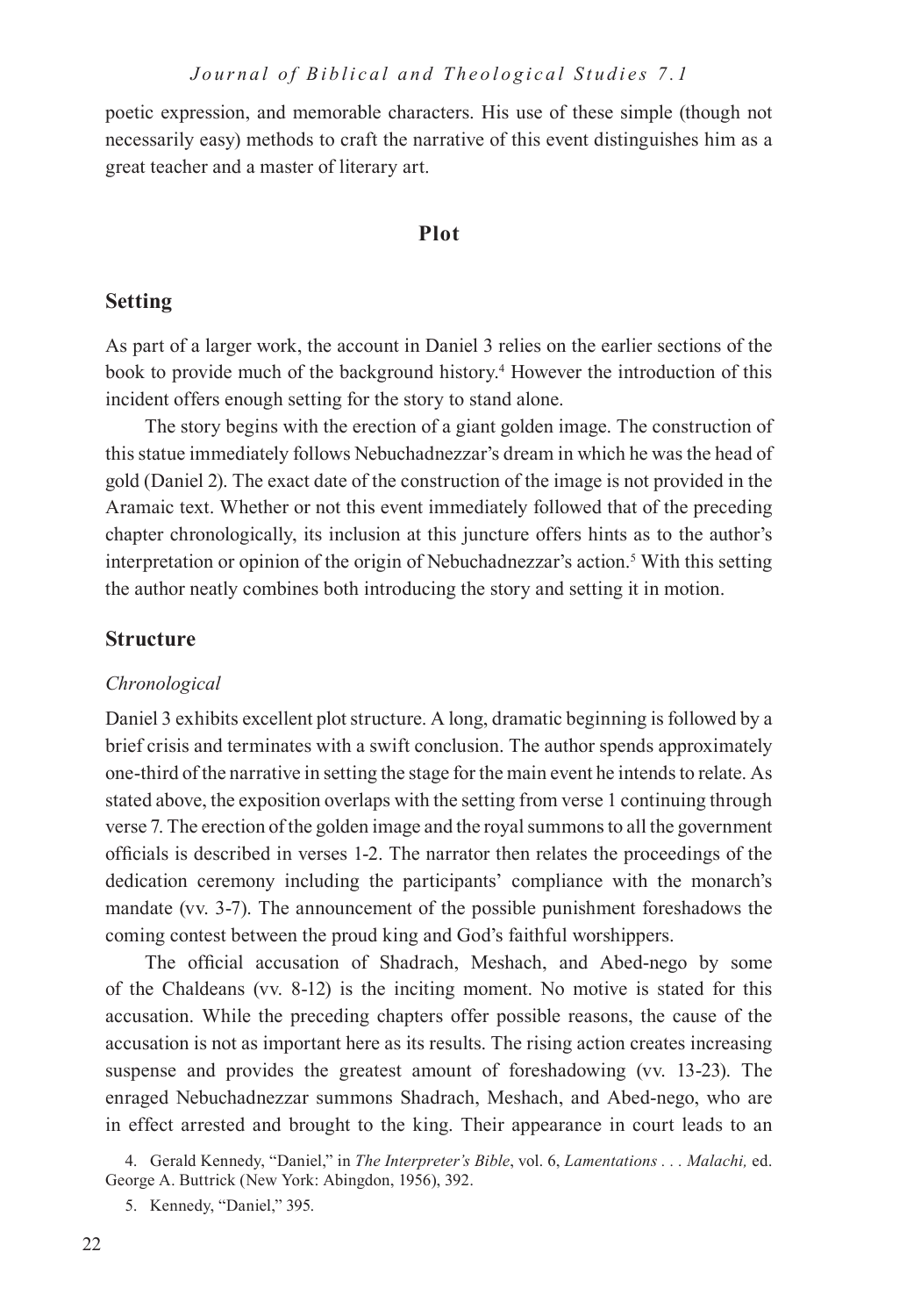intense exchange between the king and the three Hebrew children, resulting in a royal order for the cruelest performance possible of the threatened execution by fire. The carrying out of this order might appear to herald the *dénouement*, but the true crisis suddenly emerges in verses 24-25. Nebuchadnezzar perceives four men walking about in the furnace unaffected by the fire. In one of the most mysterious statements of the Old Testament, the king declares that "the form of the fourth is like the Son of God."6 The king's recall of Shadrach, Meshach, and Abed-nego from the furnace and the officials' observation of the perfect preservation of those three men comprises the falling action (vv. 26-27). Nebuchadnezzar proceeds to praise the God of Shadrach, Meshach, and Abed-nego and issues a royal decree forbidding anyone to "speak anything amiss" against this God. Following this final moment of suspense, Nebuchadnezzar's promotion of Shadrach, Meshach, and Abed-nego together with the king's psalm to the high God form the real *dénouement*.

# *Chiastic*

With superb artistry the author structured the thought both chronologically and symmetrically (chiastically) at the same time.

King's action – promotes himself

Royal proclamation – dedication of the golden image

Gathering of the government officials – to view the image and hear the king's word ordering worship of the image

The king summons Shadrach, Meshach, and Abed-nego on the basis of the accusation

The king defies God

Shadrach, Meshach, and Abed-nego resist the king

The king orders the furnace overheated

Shadrach, Meshach, and Abed-nego are bound complete with their clothes

The overheated furnace kills the soldiers

Shadrach, Meshach, and Abed-nego fall alive into the furnace

The king sees the Son of God in action

The king calls Shadrach, Meshach, and Abed-nego out of the furnace

Gathering of the government officials – to view the complete miracle and hear the

king's word praising God and his servants<sup>7</sup>

Royal proclamation – no blasphemy against this God

The king's action – promotes Shadrach, Meshach, and Abed-nego and their God<sup>8</sup>

6. All translations are by the author.

7. Gunn and Fewell, *Narrative in the Hebrew Bible*, 185.

8. Gunn and Fewell, *Narrative in the Hebrew Bible*, 187.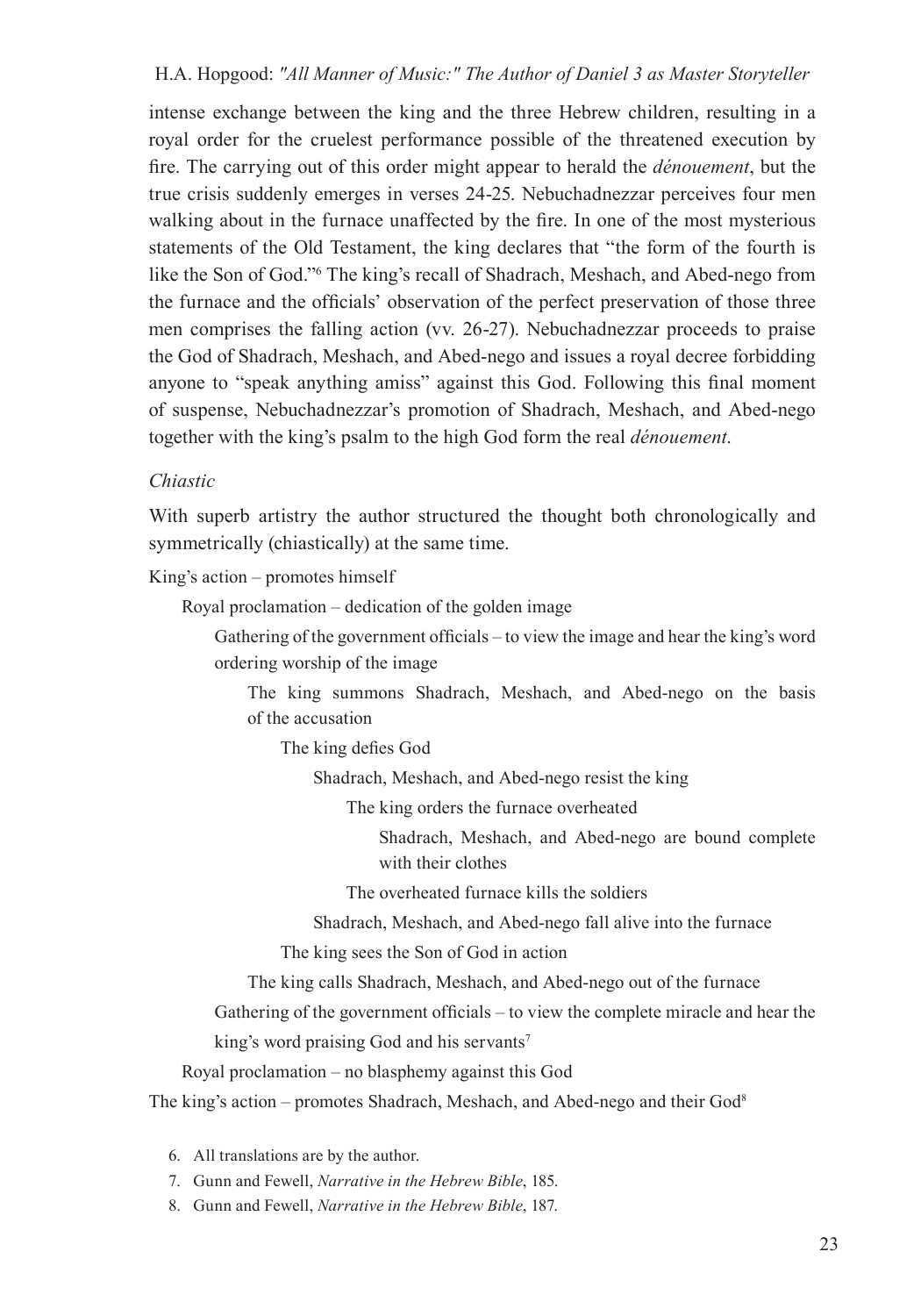# **Narrative elements**

# **Repetition**

As the chiastic structure evidences, Daniel 3 contains substantial repetition. In fact, repetition is the key storytelling technique employed in this narrative. This technique intensifies suspense, while maintaining story continuity and overall poetic rhythm.<sup>9</sup> Lists are the most repeated elements of the story, providing detail and serving as a mnemonic device. Three lists in particular are repeated: the types of government officials summoned to the dedication ceremony (two times); the musical instruments that signaled and accompanied the worship (four times); and the names of the three Hebrew children, Shadrach, Meshach, and Abed-nego (eleven times).

The repeated list of government officials provides background and creates suspense at the site of the dedication ceremony. Together with the herald's proclamation of the king's decree, the list format underscores that the presence of these officials at the ceremony was not voluntary or merely the result of great public curiosity. The dedication was an occasion of state to be dignified by the presence of the amassed forces of the aristocracy and bureaucracy. The second complete relation of this list (v. 3) directly following the first enumeration (v. 2) indicates the complete obedience that Nebuchadnezzar was accustomed to receiving.10 When the assembled officials heard the herald's proclamation followed by the music, they "all … fell down and worshipped the golden image." "And all the officials of the provinces probably covers all the officials of lesser rank. This detail so reminiscent of legal phraseology is characteristic of royal inscriptions from Sumerian to Seleucid days . . . Perhaps in these lists the writer is making sly mockery of this, though a love of lists seems to be characteristic of his own style."11 The use of "all" to mean "every sort," or "most, the vast majority" is well attested in the Old Testament. In this account its use makes the next scene more startling due to the unexpected turn of events. In verse 27 after the three Hebrew children have come out of the furnace, only four categories of political leaders are listed, whereas seven (or eight) had been counted before. At least three of the former positions that are not referenced here ("captains, the judges, the treasurers") are responsible for more technical law enforcement rather than policy-making, which may have made them less interested in citing religious non-conformity before the king. On the other hand, the abbreviated list may incorporate all the types of government officials mentioned now in summary fashion. The exact ranking and positions are no longer important to the message.

9. Gunn and Fewell, *Narrative in the Hebrew Bible*, 148.

10. Hector I. Avalos, "The Comedic Function of the Enumerations of Officials and Instruments in Daniel 3," *The Catholic Biblical Quarterly* 53, no. 4 (October, 1991): 585, accessed: 03-12-2019, https://www.jstor.org/stable/43718347.

11. Kennedy, "Daniel," 396.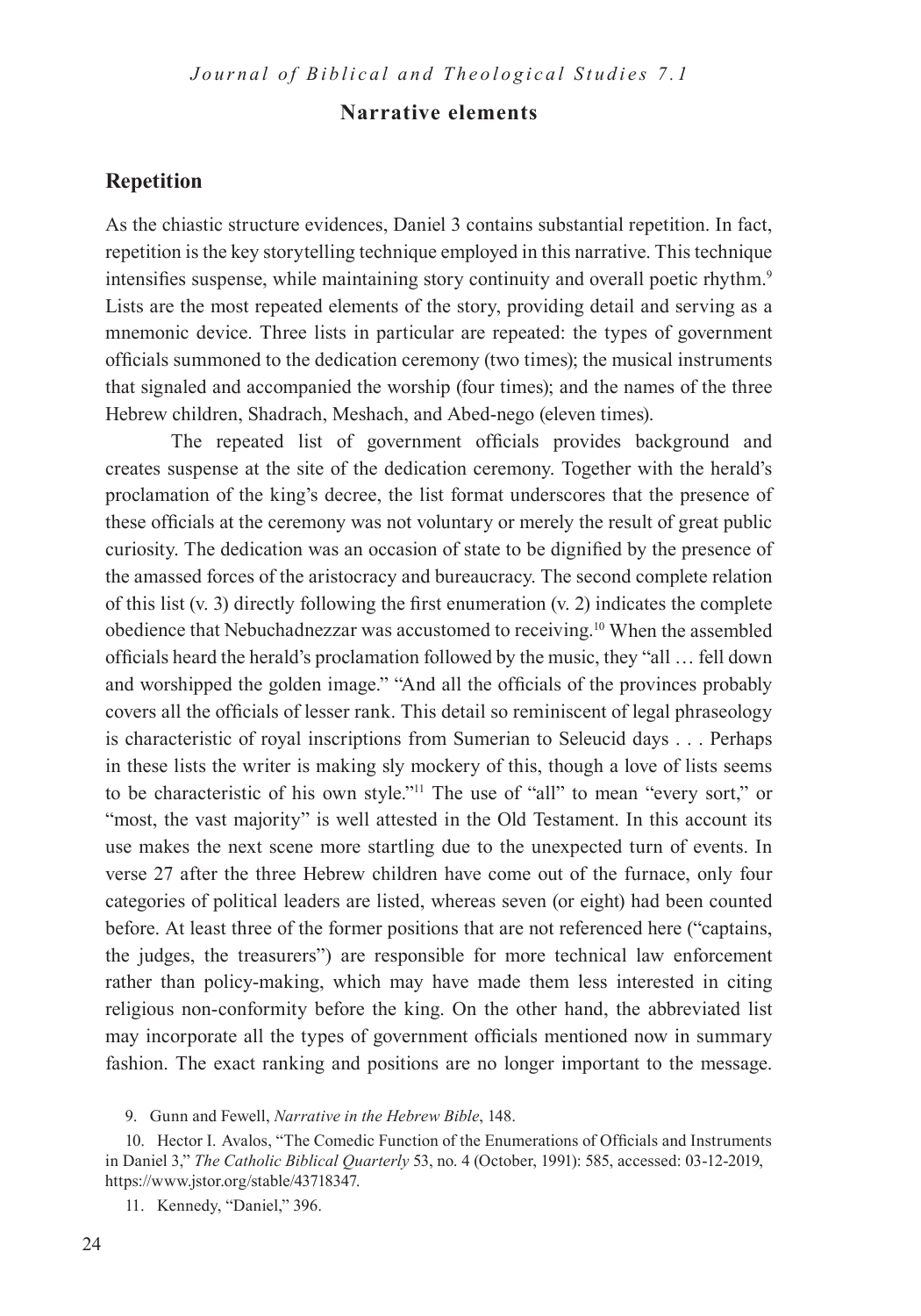That is, this latter partial list suggests that the significance of the vast number of government positions listed before was the tremendous pressure their presence and obedience placed on Shadrach, Meshach, and Abed-nego to compromise. Against the extensive preparation and amassed audience, Shadrach, Meshach, and Abednego's action stands out in sharp relief. Their courage would not have been as vividly highlighted otherwise.

. . . [T]he lengthy lists of officials and musical instruments are neither peripheral nor minor components. Instead, Daniel 3 demonstrates the complex and artistic manner in which lengthy and repeated enumerations could be integrated in a socioreligious critique of pagan social institutions such as the Babylonian government bureaucracy.<sup>12</sup>

Another possibility is that the shorter list may indicate solely the accusers from verse 8, underscoring the complete defeat of their scheme.

The implications of the musical instrument lists will be examined under the poetic elements of the narrative. These lists also provide vivid detail. The names of the three Hebrew children, always given in the same order, likewise form a repeated list in contrast with the lists of the officers and the instruments. All of these lists and their dramatic usage are outstanding in the Old Testament.13 Aside from genealogies, the Old Testament rarely employs lists without annotation; typically lists of items are interspersed with narrative or explanatory sections of text.

However, a few repeated elements of this story are not in a list. "In vs. 5 the heralds proclaim the command; in vs. 10 the accusers repeat it word for word, and in vs. 15 the king again repeats it word for word. To this threefold repetition with rising emphasis there are numerous literary parallels."14 The phrase "that Nebuchadnezzar the king had set up" (with its variations based on the speaker) occurs seven times. This phrase in particular lends poetic rhythm and continuity to the account. In addition the expression subtly points to the true source of the trouble in this situation: Nebuchadnezzar and his swelling pride.

Rather than explaining what the image represents, the narrator spends time repeatedly listing officials and musical instruments. The pomp of the event is given more emphasis than the meaning of the event. And, lest we should forget for even a second, the narrator constantly reminds us that the image is something that 'Nebuchadnezzar the king has erected', thus mocking the king's attempt to be regarded and remembered as a head of gold. Royal insecurity is exposed to all who have eyes to see.15

- 12. Avalos, "Comedic Function," 587.
- 13. Avalos, "Comedic Function," 588.
- 14. Kennedy, "Daniel," 399–400.
- 15. Gunn and Fewell, *Narrative in the Hebrew Bible*, 177.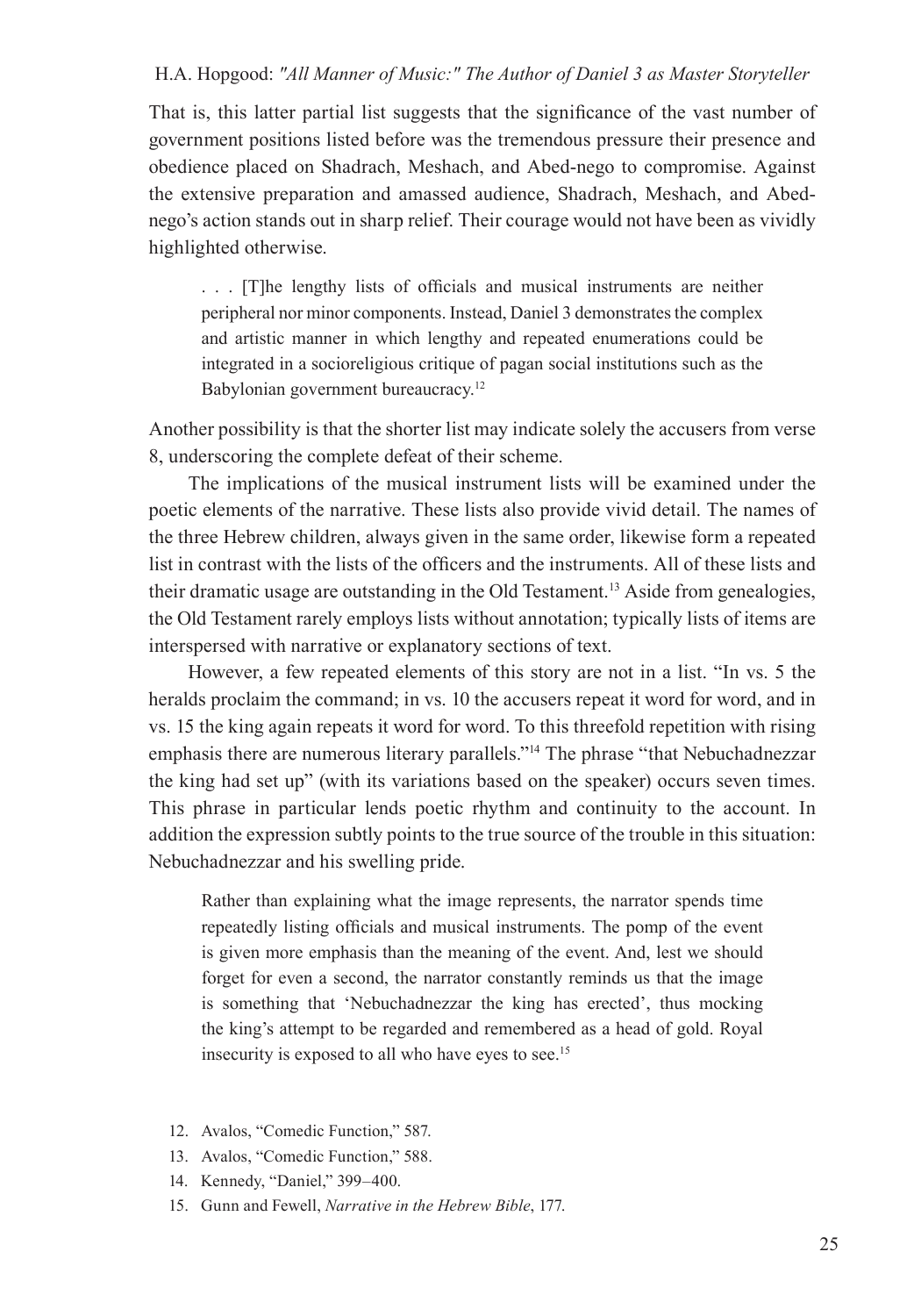# **Detail**

At first reading the details given in this story may appear extravagant: the size of the golden image, the fury of the king, the heat of the furnace, the strength of the soldiers. Nevertheless, a multitude of eye-witnesses were present (a fact emphasized in verse 27). The author's choice of details emphasizes the staggering circumstances that predominate the narrative. The omission of lesser details, drawing the picture with larger, bolder strokes, not only speeds the account along but also renders the story more vivid on the memory. In addition, historic evidence substantiates some of these detailed observations. For example, the staggering size of the image is in keeping with Nebuchadnezzar's many other monumental building projects.<sup>16</sup> Also the records of the temperaments of the Oriental despots from this period agree perfectly with the description of Nebuchadnezzar and his actions.

However the author is not presenting a scientific report or a technical history.<sup>17</sup> He is not merely relating an inspiring incident or a magnificent story. He is in part doing all of the above, but above all he is teaching a lesson. Ironically the author's genius is revealed in his subtle and inseparable didacticism. It is subtle in that the excitement of the narrative carries the reader from point to point without pause. The didacticism is inseparable from the story in that, wherever the adventure is repeated or remembered, the truth it teaches will be clearly represented to the mind of the receiver.

Not only does the author give detailed descriptions of people and material matters, he also gives complete descriptions of the various stages of the narrative. The author was not content with stating that the king ordered the three men to be brought before him. The story element demands that the actual action fulfilling the command be stated. Shadrach, Meshach, and Abed-nego did not (probably could not) flee.

The use in v 13 of the haphel infin. (להיתיה = "to bring") and the haphel pass. pf. 3d masc. pl. (היתיו = "they were brought") of the verb אתה ("to come") to describe the summoning of the three young men by Nebuchadnezzar emphasizes the involuntary nature of the Jews' actions. Unlike the obsequious officials of vv 2 and 3, and despite their own high rank, the three young Jews are not overly impressed by human authority.18

Yet they had to appear before the king. This detail further suggests the steady march of the circumstances: a progression soon clarified as being the providential work of God. As part of communicating this theme, the narrator carefully specifies the circumstances of Shadrach, Meshach, and Abed-nego's entering the furnace,

<sup>16</sup>. Raymond J. Hammer, *The Book of Daniel* (Cambridge: Cambridge University Press, 1976), 39.

<sup>17</sup>. E. C. Lucas, "Book of Daniel," in *Dictionary of the Old Testament: Prophets*, ed. Mark J. Boda and J. Gordon McConville (Downers Grove, Il.: IVP Academic, 2012), 111.

<sup>18</sup>. Avalos, "Comedic Function," 586.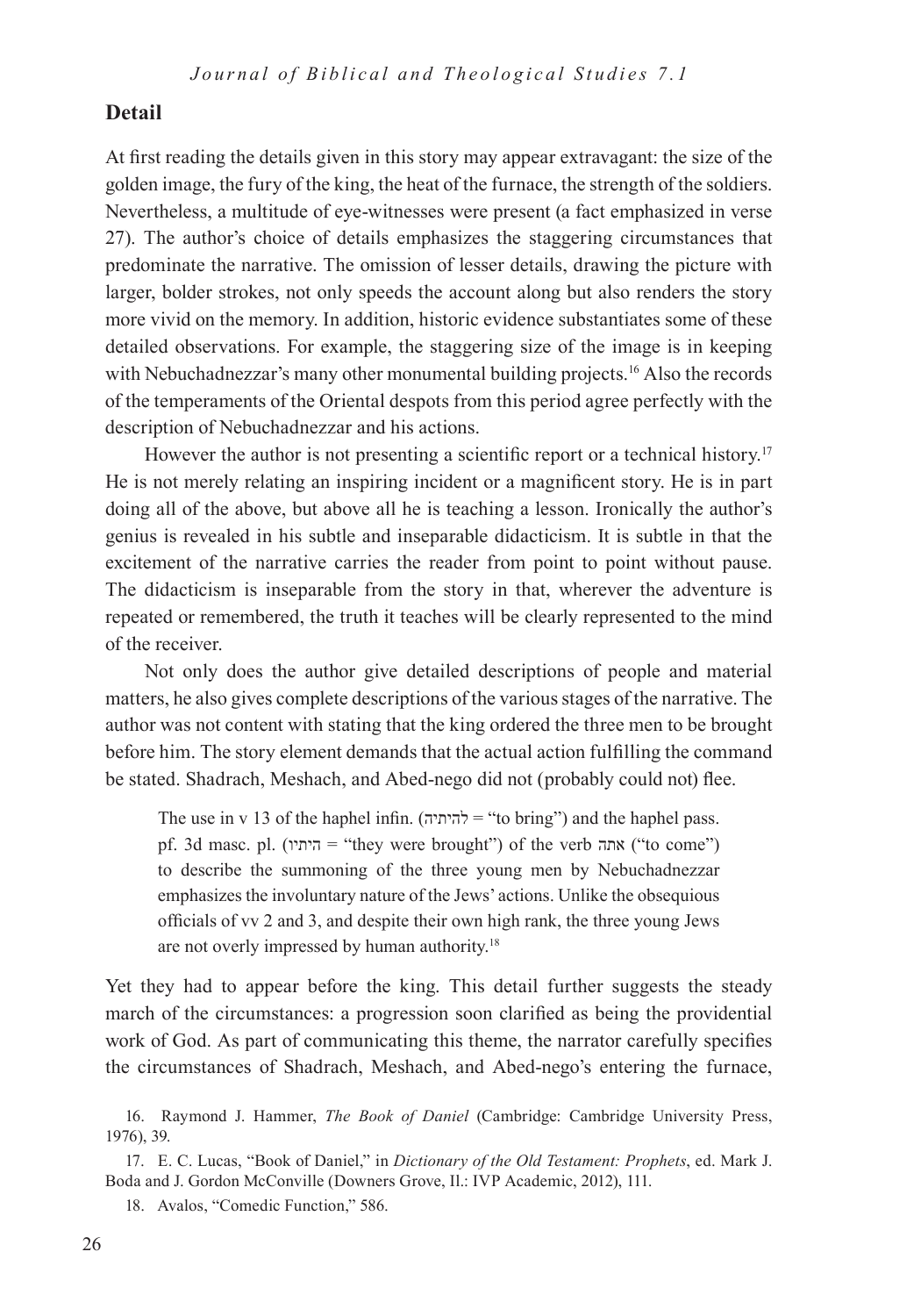making their release more outstanding. The author is never forceful with his details. He painstakingly fills them in, not only to complete the picture but also to allow the reader to discover the depth of the truth presented as the account progresses. Throughout the narrative the details shape the story, create a mental picture, and lead the reader on to the next scene without ever encumbering the action. The author is not verbose; neither does he succumb to terseness for the sake of brevity. The account is compact yet unhurried. The details are necessary for the reader's understanding of the history. The author's use of them is evidence of his rhetorical skill. This concise dignity is part of the poetic elements of the storyteller's art. Other poetic elements also appear, notably, symbolism, sound, and special syntax.

# **Poetic elements**

#### **Symbolism and irony**

Few of the imaginative comparisons are directly stated throughout the passage; usually the comparisons are inferred. One direct imaginative comparison employed in describing the dedication ceremony is metonymy. As a notable or characteristic part of a group of people, the term "languages" is used to represent the whole group.<sup>19</sup> However the author primarily creates comparisons through the use of symbols and irony. The first of these symbols occurs in the first verse of the chapter. The measurements of the golden image have symbolic significance: six is the number of man (Rev 13.18). Here the number represents the complete lack of deity on the part of both the image and the king. The golden image is obviously a manifestation of the king's pride, regardless of whether it was actually a statue of himself.

The measurements of the image are not the only numeric symbolism in this account.<sup>20</sup> Seven types of officials are listed (eight if "all the rulers of the provinces" are considered as comprising a separate category). Both the number seven and the number eight are used in the Bible to represent fullness or completeness. The whole of Babylon's political power structure and all the glory of its nobility were present at this occasion.<sup>21</sup> In a similar manner the detailed listing of the three men's garments, which remain on them when they are bound, serves three functions: 1) to illustrate the king's boundless rage and hatred, 2) to foreshadow their amazing deliverance, and 3) to suggest that God's protection covered them throughout all they underwent.

Foreshadowing, which occurs throughout the chapter (as already mentioned), offers the greatest amount of poetic irony. The chiastic structure relies heavily on

21. Hammar, *Book of Daniel*, 40.

<sup>19</sup>. Hammar, *Book of Daniel*, 40.

<sup>20</sup>. Steven Barabas, "Numbers," in *Zondervan's Pictorial Bible Dictionary*, ed. Merrill C. Tenney (Grand Rapids, MI: Zondervan, 1967), 590.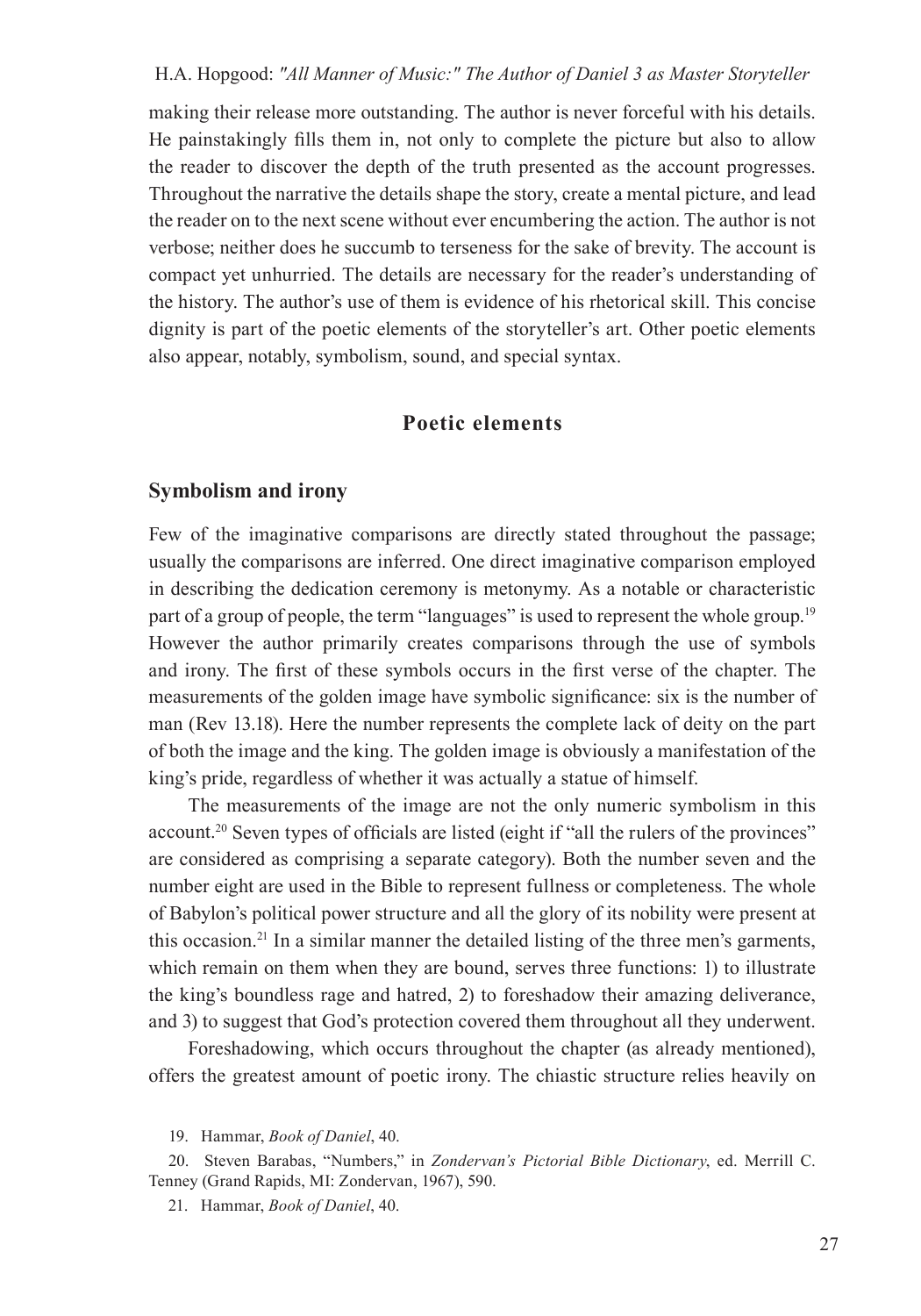## *Journal of Biblical and Theological Studies 7.1*

foreshadowing and unexpected opposites.22 For example, the account begins with King Nebuchadnezzar promoting himself and his religion. It ends with Nebuchadnezzar promoting Shadrach, Meshach, and Abed-nego and their God. At the beginning of the story, the herald gives the king's decree regarding worshipping to the accompanying music, which decree is repeated two other times during the rising action. At the end, the king is singing praise to the God of Heaven. Notwithstanding, the greatest single instance of irony is that the extra hot furnace slays the mightiest men in the army but not the three Hebrew children or even the king. This contrast between natural and supernatural effects of the fire greatly aids in communicating the intended message.

# **Sound and syntax**

In addition to symbolism and irony, the author uses an unusually large vocabulary selection for biblical Aramaic. Although most of the rare terms are in the repeated lists of officials and instruments, others are not. Verses 8 and 12 are the first chronological occurrence of the Aramaic term "Jews" (יהודיא (from the time of the exile. Apparently originating as a foreign or Gentile designation among the Arameans (2 Kgs 16.6), this nomenclature came to be standard among the Hebrews themselves.<sup>23</sup>

Another example of unusual syntax is the simultaneous use of the related terms "burning fiery furnace." This duplication of related terms is even less common in Aramaic than in Hebrew. Each time the Chaldeans refer to the furnace they use all three words (יקדתא נורא אתון(, apparently an idiomatic expression. The narrator used the complete phrase as well as the term "furnace"  $(N)$  by itself, pointing to the strong possibility that the narrator was not a Chaldean or native speaker of Aramaic. Hebrew does not require these terms to be combined. That the expression "burning fiery furnace" is one of the phrases repeated throughout the account indicates its importance to the story, as noted above. The "burning fiery furnace" reflects the inner life of the king almost as much as his words and actions do. The author uses physical descriptions of Nebuchadnezzar to poetically connect the king's rage with the symbolic nature of the deadly torture he has chosen. Thus the conclusion points beyond the isolated occurrence of the miracle to a universal truth: God is more powerful than human anger and pride can ever be.

Two other instances of symbolic syntax both revolve around the king's response to the three Hebrews' courtroom reply. In describing the physical effects of rage on the king's face, the narrator states that Nebuchadnezzar's countenance or "image" was changed toward the three Hebrew children. This term "image" (צלם) is the same as is employed for the golden statue.24 This verbal connection is a type of serious pun, underscoring the real power and powerlessness of the statue. Later, when the

- 22. Gunn and Fewell, *Narrative in the Hebrew Bible*, 183–84.
- 23. See Ezra 5:1; Neh 1:2; Est 4:13–14; Jer 32:12; Matt 28:15.
- 24. Gunn and Fewell, *Narrative in the Hebrew Bible*, 182.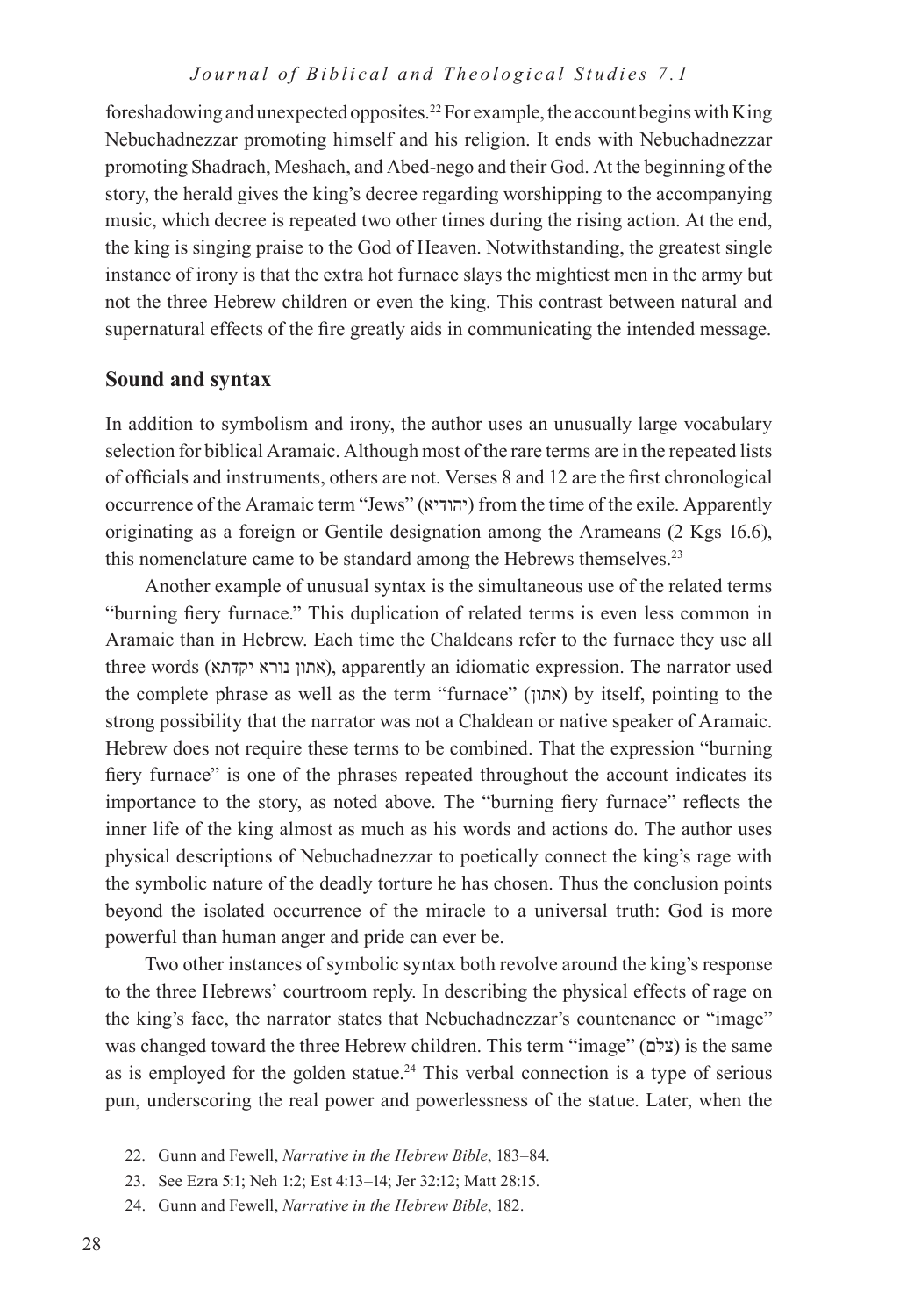three Hebrews emerge from the furnace, no change had occurred in their clothing while they had been in the fire. The word "changed" is another form of the verb "used of the monarch's face being distorted by rage."<sup>25</sup> This repetition emphasizes whose character is impacted by the course of events. In attempting to force his will on Shadrach, Meshach, and Abed-nego, King Nebuchadnezzar places himself under great pressure. Refusing to submit to God as supreme sovereign, Nebuchadnezzar succumbs to his own weakness in failing to control himself. The ironic employment of these symbolic terms conveys the author's message with potent immediacy.

Repetition, theme, irony, unusual syntax, and exceptional use of sound all come together in the relation of music and musical instruments. These are little heardof instruments. In fact the word for trumpet (קרנא) is only in the book of Daniel; while flute (משרוקיתא), harp (קיתרוס), lyre (סבכא), psaltery (פסנתרין), and bagpipes  $(26\pi)$ (סומפניה)<sup>26</sup> are the only occurrences in the Bible. In the first half of the narrative, all the musical instruments are inseparably linked to the idolatrous worship (vv. 5, 7, and 15). Within the context of the entire Old Testament, this connection is quite ironic since the Babylonians referred to the Jewish sacred music as exceptional (Ps 137.1-3). This connection of music and worship provides the backdrop for two of Nebuchadnezzar's sacred poems in praise of the high God of Heaven. These poems form the crowning point of the account both narratively and literarily. As king of Babylon, Nebuchadnezzar was a highly educated man; but more than that he was a gifted poet. A comparison of this royal writing with the Aramaic royal decrees in the book of Ezra and the other official decrees in the book of Daniel demonstrates that Nebuchadnezzar was writing in a different genre in these sections than the usual decrees. His decree in verse 29, enclosed between the two poetic sections, is given in typical (perhaps legally technical) language until the last phrase where the king returns to the poetic theme and form of his psalm. The two short psalms of King Nebuchadnezzar (vv. 28 and 32-33 [English 4.2-3]) contain alliteration, assonance, consonance, rhyme, and heavy rhythm. The most fascinating device Nebuchadnezzar uses is word plays on the Chaldean names of the three Hebrews: שדרךׁ" Shadrach" and "sent"; שלח "Meshach" and "מלאכה "his angel"; עבד נגו "Abed-nego" and " עבדוהי" his servants". Verses 31-33 (English 4.1-3) belong poetically with 3.28-30 and thematically with chapter 4, forming a seamless transition between the two accounts.<sup>27</sup>

25. Kennedy, "Daniel," 404.

26. Or, "*singing*. Chald. *symphony*"—AV alternate translation in *The Westminster Reference Bible* (London: Trinitarian Bible Society, n.d.).

27. Marvin A. Sweeney, *Tanak: A Theological and Critical Introduction to the Jewish Bible* (Minneapolis: Fortress, 2012), 452.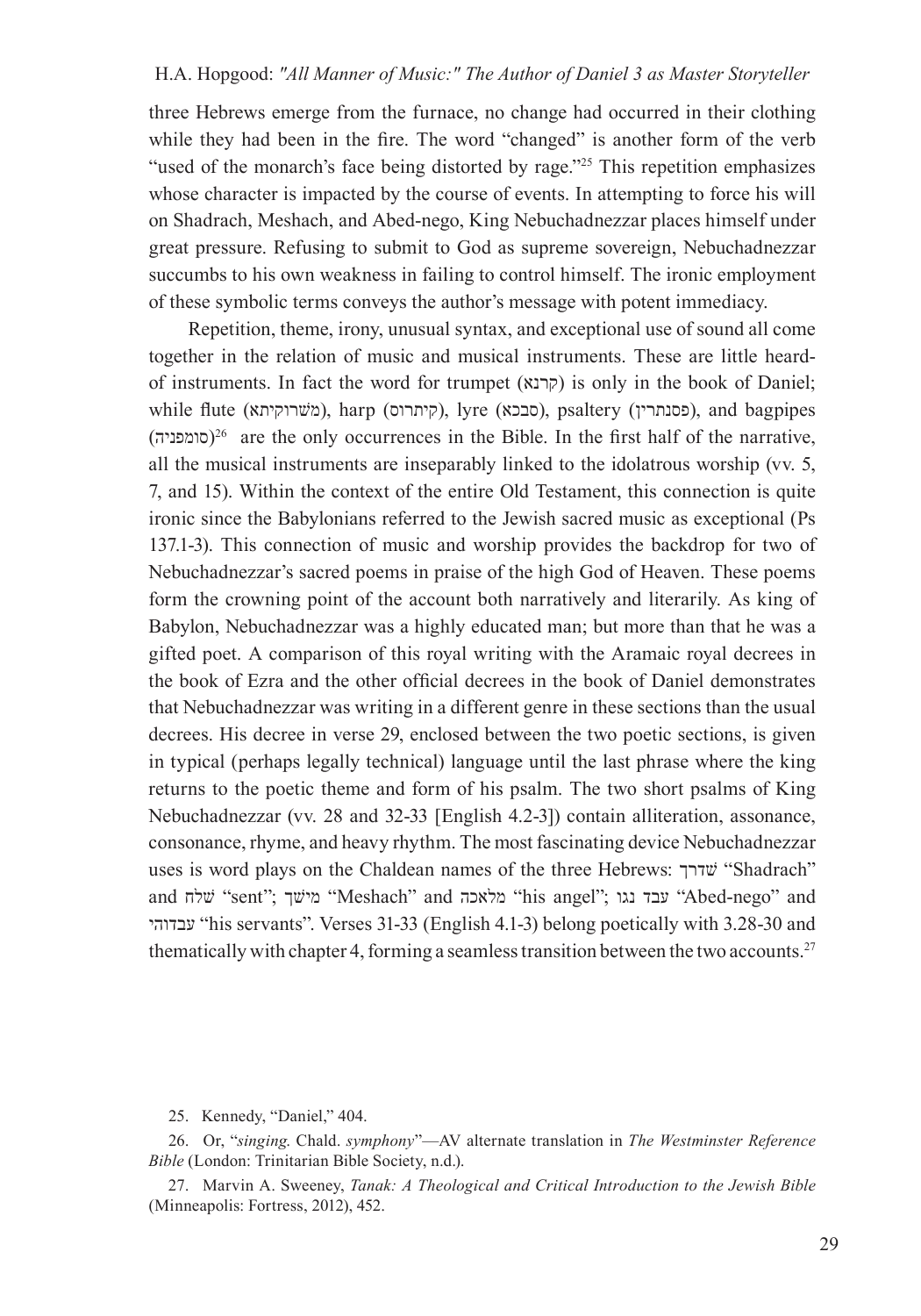# **Character Development**

Shadrach, Meshach, and Abed-nego together form the protagonist, and their unchanging character creates the backbone of the story.28 Verse 12 gives the official titles or positions of Shadrach, Meshach, and Abed-nego, which explains why they were present at the dedication ceremony. They had been specifically summoned. The author uses direct speech as the main means of developing his characters and outlining the conflict between them. Shadrach, Meshach, and Abed-nego's only recorded words in this account are their official response to the accusation when they are haled before the king for refusing to worship the image.<sup>29</sup> The noble courage of the three Hebrew children is skillfully represented through their bold reply that matches the king's audacious threat, as noted before. The author pictures for the reader the calm of the three Hebrews in the presence of a king overflowing with fury. "The quiet determination of their reply is very striking and beautiful."30 Respectful but direct, Shadrach, Meshach, and Abed-nego omit the standard courtly address, "O king, live forever" (v. 9). The structure of the courtroom exchange of challenges is noteworthy. The Hebrews' answer (vv. 16-17) is the exact inverse of order from the king's outburst. He began with the image and music, proceeded to the furnace, and concluded with a direct challenge against their (or any) God. They begin by answering the challenge against their God, relate that answer to the furnace and conclude by refusing to worship the image. This miniature chiasm forms the crux of the story although the crisis continues to build.

While the three Hebrew children are the obvious heroes of the story, the antagonist King Nebuchadnezzar is the most dynamic character, undergoing a lifechanging experience in the crisis of the story. $31$  Just as God had warned the Jews about the Chaldeans' hasty dispositions (Hab. 1.6), Nebuchadnezzar's emotions predominate his decisions.

Nebuchadnezzar's vehement address to the three culprits is very characteristic and instructive. Fixed determination to enforce his mandate, anger which breaks into threats that were by no means idle, and a certain wish to build a bridge for the escape of servants who had done their work well, are curiously mingled in it.<sup>32</sup>

His words (he has the most lines of direct speech) and his actions alike trace his personal development from proud and arrogant to awestruck and worshipful. Pivotal to this change is the king's direct encounter with the person of God. Apparently Nebuchadnezzar is the only Chaldean to perceive the fourth man in the furnace. No courtier notices him or readily understands the king's shock. "The story shifts its

28. Gunn and Fewell, *Narrative in the Hebrew Bible*, 185.

29. Gunn and Fewell, *Narrative in the Hebrew Bible*, 185.

30. Alexander Maclaren, *The Books of Ezekiel, Daniel, and the Minor Prophets* (New York: A. C. Armstrong, 1909), 58.

31. Gunn and Fewell, *Narrative in the Hebrew Bible*, 185–86.

32. Maclaren, *Ezekiel, Daniel, and the Minor Prophets,* 56.